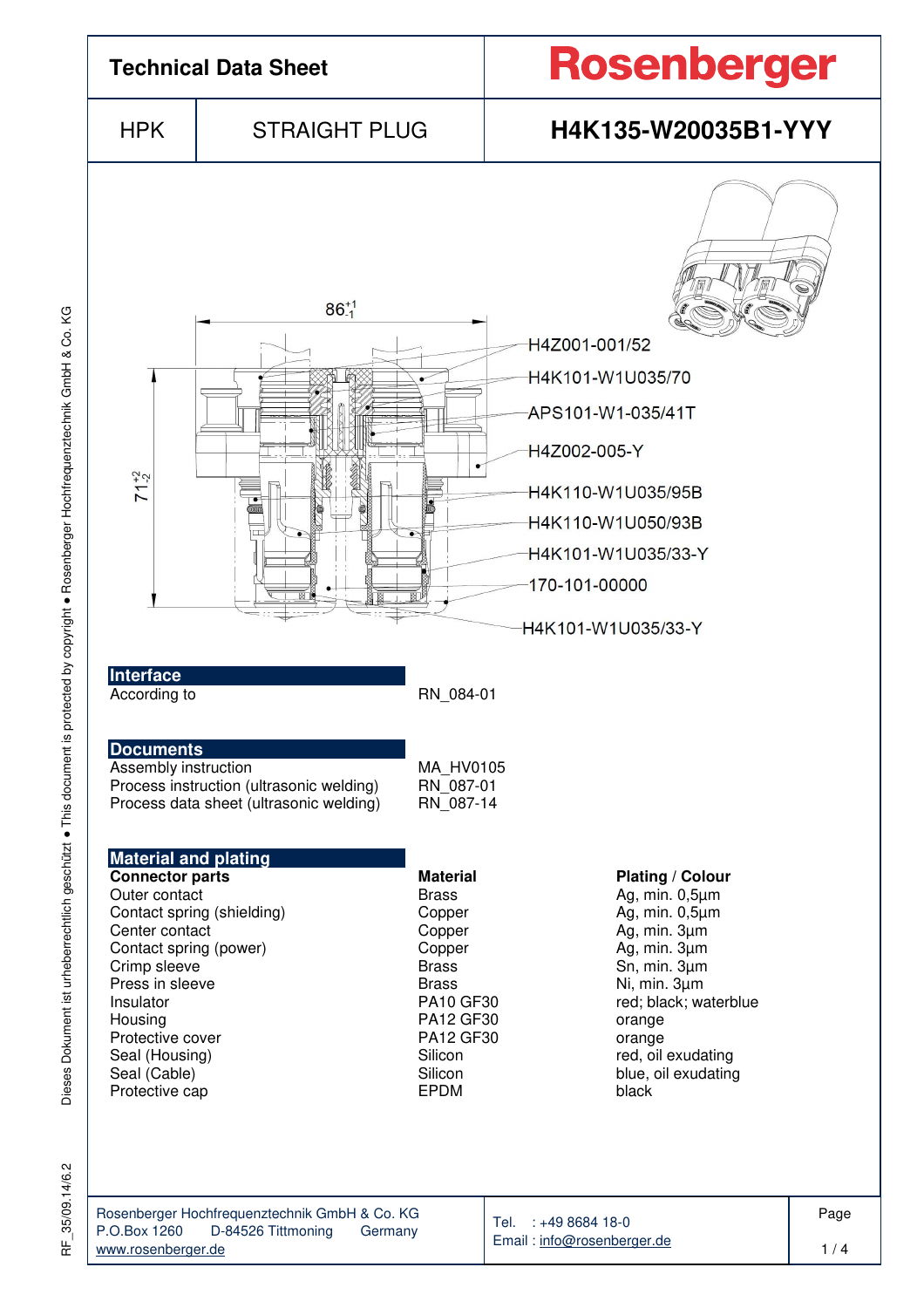

KG

35/09.14/6.2 RF\_35/09.14/6.2 눈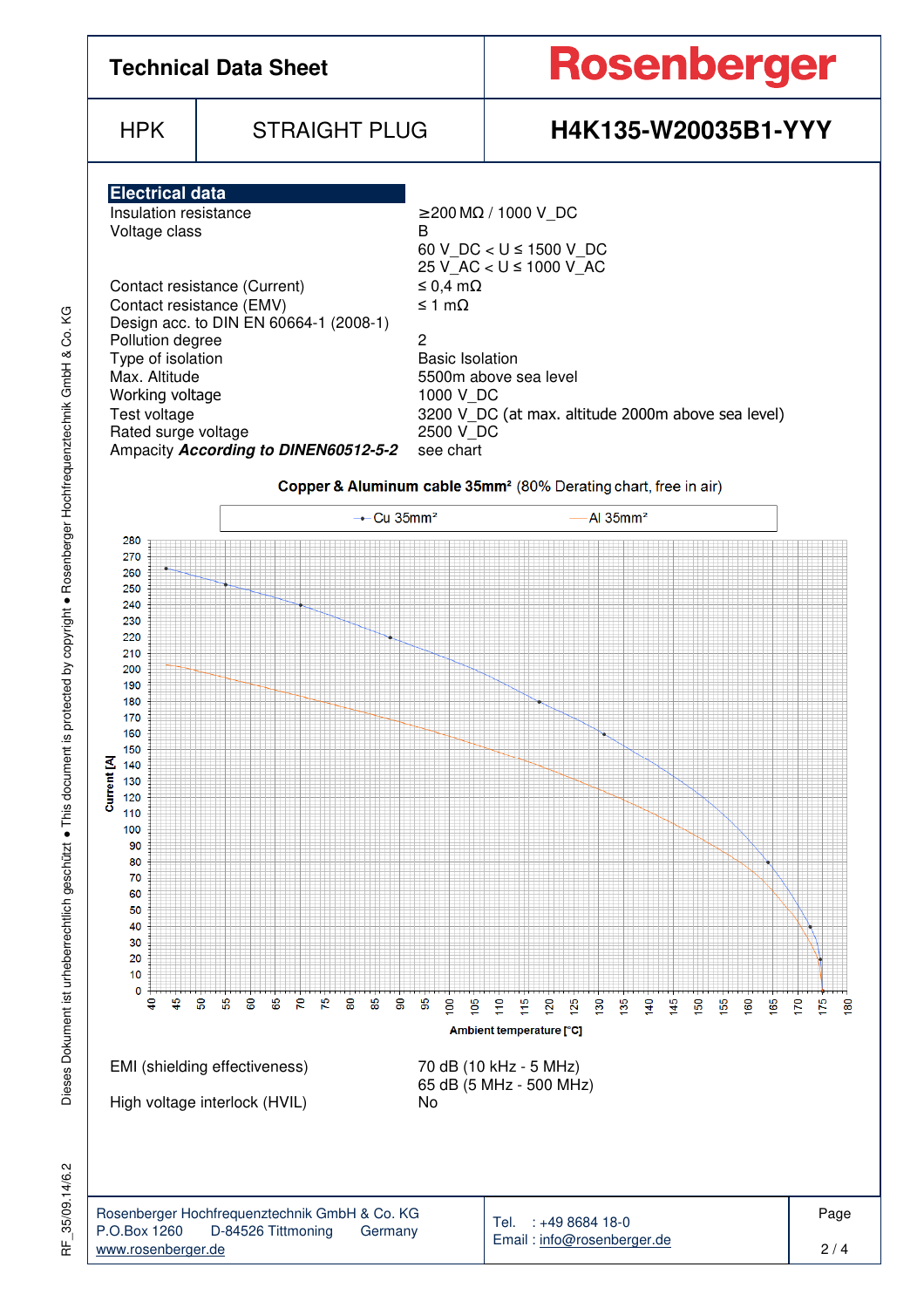| <b>Technical Data Sheet</b>                                                                                                                                                    |                      |                                                                             | Rosenberger                                                                                                                                |  |  |  |
|--------------------------------------------------------------------------------------------------------------------------------------------------------------------------------|----------------------|-----------------------------------------------------------------------------|--------------------------------------------------------------------------------------------------------------------------------------------|--|--|--|
| <b>HPK</b>                                                                                                                                                                     | <b>STRAIGHT PLUG</b> |                                                                             | H4K135-W20035B1-YYY                                                                                                                        |  |  |  |
| <b>Mechanical data</b><br>Mating cycles<br>Engagement force<br>Coding efficiency<br>Cable connection angle<br>IP class (mated)<br>IP class (unmated)<br><b>Vibration class</b> |                      | $\geq 50$<br>$≤ 100 N$<br>$\geq 300$ N<br>$180^\circ$<br><b>IPXXB</b>       | IP6K9K / IPX8 / IPXXD<br>LV214 (2010-04) PG17-II<br>(Random: DIN EN 60068-2-64)<br>(Sinus: DIN EN 60068-2-6)<br>(Shock: DIN EN 60068-2-27) |  |  |  |
| <b>Environmental data</b><br>Temperature range                                                                                                                                 |                      | -40 $^{\circ}$ C to +140 $^{\circ}$ C                                       |                                                                                                                                            |  |  |  |
| <b>Tooling</b><br>Welding tool<br>Crimping tool                                                                                                                                |                      | see RN 087-14<br>see MA_HV0105                                              |                                                                                                                                            |  |  |  |
| <b>Suitable cables</b><br>Cable type<br>Validated cables                                                                                                                       |                      | 35 mm <sup>2</sup> (LV 216-2)<br>Coroplast:<br>Part No.:<br>Type:<br>Leoni: | 9-2611 / 35mm <sup>2</sup><br>FHLR2GCB2G, 35mm <sup>2</sup>                                                                                |  |  |  |
|                                                                                                                                                                                |                      | Part No.:<br>Type:<br>Part No.:<br>Type:                                    | FHLR2GCB2G00009<br>FHLR2GCB2G, 35mm <sup>2</sup><br>Kromberg & Schubert:<br>64996018<br>FHLALR2GCB2G, 35mm <sup>2</sup>                    |  |  |  |
| <b>Packing</b><br>Standard<br>Weight                                                                                                                                           |                      | for packing details see data sheets of piece parts<br>$194,5$ g/pcs         |                                                                                                                                            |  |  |  |
|                                                                                                                                                                                |                      |                                                                             |                                                                                                                                            |  |  |  |
|                                                                                                                                                                                |                      |                                                                             |                                                                                                                                            |  |  |  |
|                                                                                                                                                                                |                      |                                                                             |                                                                                                                                            |  |  |  |

RF\_35/09.14/6.2 RF\_35/09.14/6.2

Tel. : +49 8684 18-0 Email : info@rosenberger.de Page 3 / 4